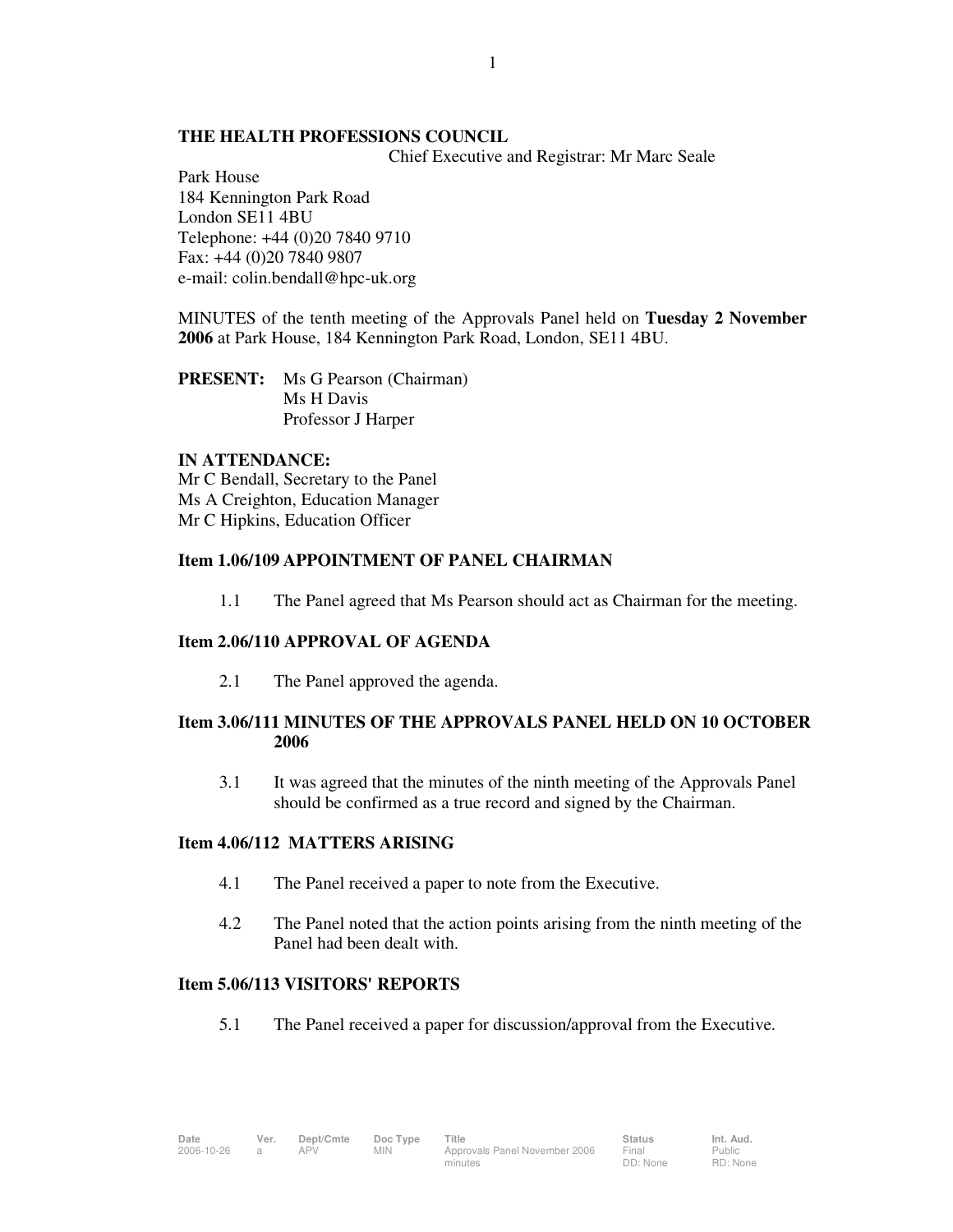5.2 The Panel agreed to accept the Visitors' Report for the following programme, including the conditions recommended by the Visitors:

| <b>Education Provider</b> | <b>Programme Name</b>                                  | <b>Delivery</b><br>mode |
|---------------------------|--------------------------------------------------------|-------------------------|
| University of Worcester   | Foundation Degree in Pre-<br>Hospital, Unscheduled and | Full-time               |
|                           | <b>Emergency Care</b>                                  |                         |

# **Item 6.06/114 PROGRAMME APPROVAL**

- 6.1 The Panel received a paper for discussion/approval from the Executive.
- 6.2 The Panel agreed that the following programmes should be approved, as the Visitors were satisfied that the conditions in the Visitors' reports had been met and the programmes therefore met the Standards of Education and Training (SETs):

| <b>Education Provider</b> | <b>Programme Name</b>                      | <b>Delivery mode</b> |
|---------------------------|--------------------------------------------|----------------------|
| De Montfort University    | Prescribing for Healthcare Professionals   |                      |
|                           | (M level study)                            | Part-time            |
|                           | Prescribing for Health Professionals       |                      |
|                           | (Level 3 study)                            |                      |
| University of Hull        | <b>BSc Hons Applied Biomedical Science</b> | Part-time            |

**Action: AC (by 5 December 2006)** 

# **Item 7.06/115 MAJOR/MINOR CHANGES**

- 7.1 The Panel received a paper for discussion/approval from the Executive.
- 7.2 The Panel noted that the paper summarised changes to approved programmes, which had been considered by the Executive and/or Visitors, in line with the major and minor changes process. The Executive and/or Visitors were satisfied that the changes were minor and that the programmes continued to meet the SETs.
- 7.3 The Panel agreed that the following programmes had undergone minor change and that the programmes continued to meet the SETs:

| <b>Education Provider</b> | <b>Programme Name</b>     | <b>Summary of Changes</b> |
|---------------------------|---------------------------|---------------------------|
| University of East Anglia | BSc (Hons) Speech and     | Change of assessment      |
|                           | Language Therapy (full-   | methods in four modules   |
|                           | time)                     | and portfolio             |
| York St John University   | BHSc (Hons)               | Change of teaching,       |
| College                   | Physiotherapy             | learning and assessment   |
|                           | (Full-time and part-time) | methods to first year of  |
|                           |                           | programme                 |

**Date Ver. Dept/Cmte Doc Type Title Status Int. Aud.**

Public RD: None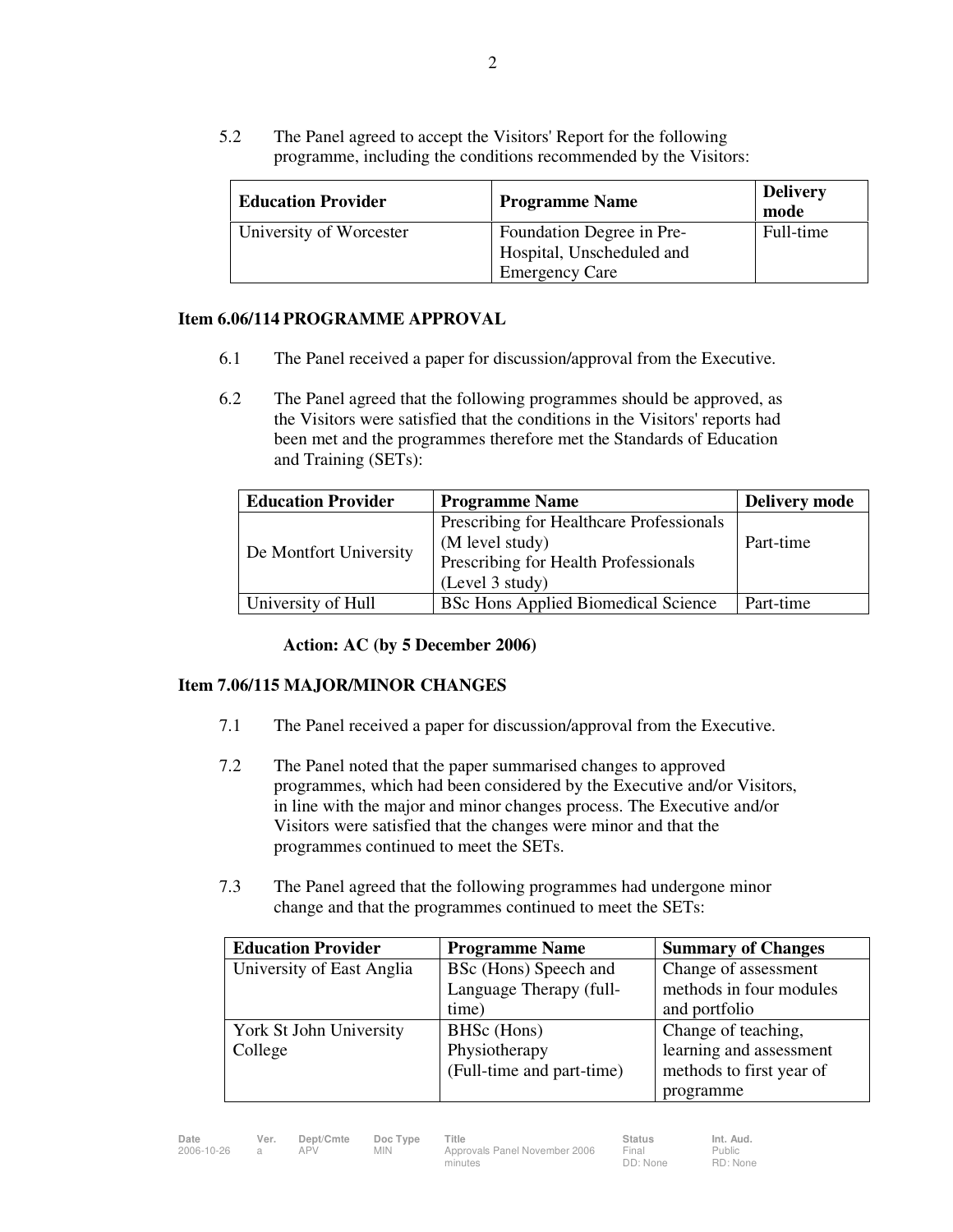| York St John University | BHsc (Hons) Occupational  | Change of teaching,       |  |
|-------------------------|---------------------------|---------------------------|--|
| College                 | therapy                   | learning and assessment   |  |
|                         | (Full-time and part-time) | methods to first year of  |  |
|                         |                           | programme                 |  |
| University of Central   | BSc (Hons) Physiotherapy  | Change of assessment      |  |
| Lancashire              | (Full-time)               | methods in three modules. |  |

#### **Action: AC (by 5 December 2006)**

# **Item 8.06/116 HPC ANNUAL MONITORING AUDITS FOR APPROVAL**

- 8.1 The Panel noted that the HPC annual monitoring cycle involved two types of monitoring submissions over a two year period. The Executive had divided education providers in two groups. In 2006, all programmes in Group B had been required to complete an audit form and submit it with their internal quality reports and external examiners' reports from the last two academic years.
- 8.2 The Panel noted that five assessment days had been held in May and June to consider the submissions. As a result of the assessment days, Visitors had recommended that two programmes in Group B had undergone a major change and an approvals visit should take place to assess whether the programmes continued to meet the SETs.
- 8.3 The Panel agreed to accept the Visitors' recommendations and agreed that the following programmes should be visited by the HPC in the next academic year:

| <b>Education Provider</b> | <b>Programme Title</b>               |
|---------------------------|--------------------------------------|
| University of Plymouth    | <b>BSc</b> (Hons) Dietetics          |
| University of Ulster      | BSc (Hons) Speech & Language Therapy |

## **Action: AC (Ongoing)**

8.4 The Panel noted that the visits to these programmes would relate to specific SETs which had been raised in the annual monitoring assessment days.

# **Item 9.06/117 ANY OTHER BUSINESS**

- 9.1 The Panel agreed that there was no need to go into private session to receive the papers on the private agenda.
- 9.2 The Panel agreed that the minutes of the private part of the ninth meeting of the Approvals Panel should be confirmed as a true record and signed by the Chairman.

| Date              | Ver. | Dept/Cmte | Doc Type | Title                         | <b>Status</b> | Int. Aud.     |
|-------------------|------|-----------|----------|-------------------------------|---------------|---------------|
| 2006-10-26<br>APV |      |           | MIN.     | Approvals Panel November 2006 | Final         | <b>Public</b> |
|                   |      |           | minutes  | DD: None                      | RD: None      |               |